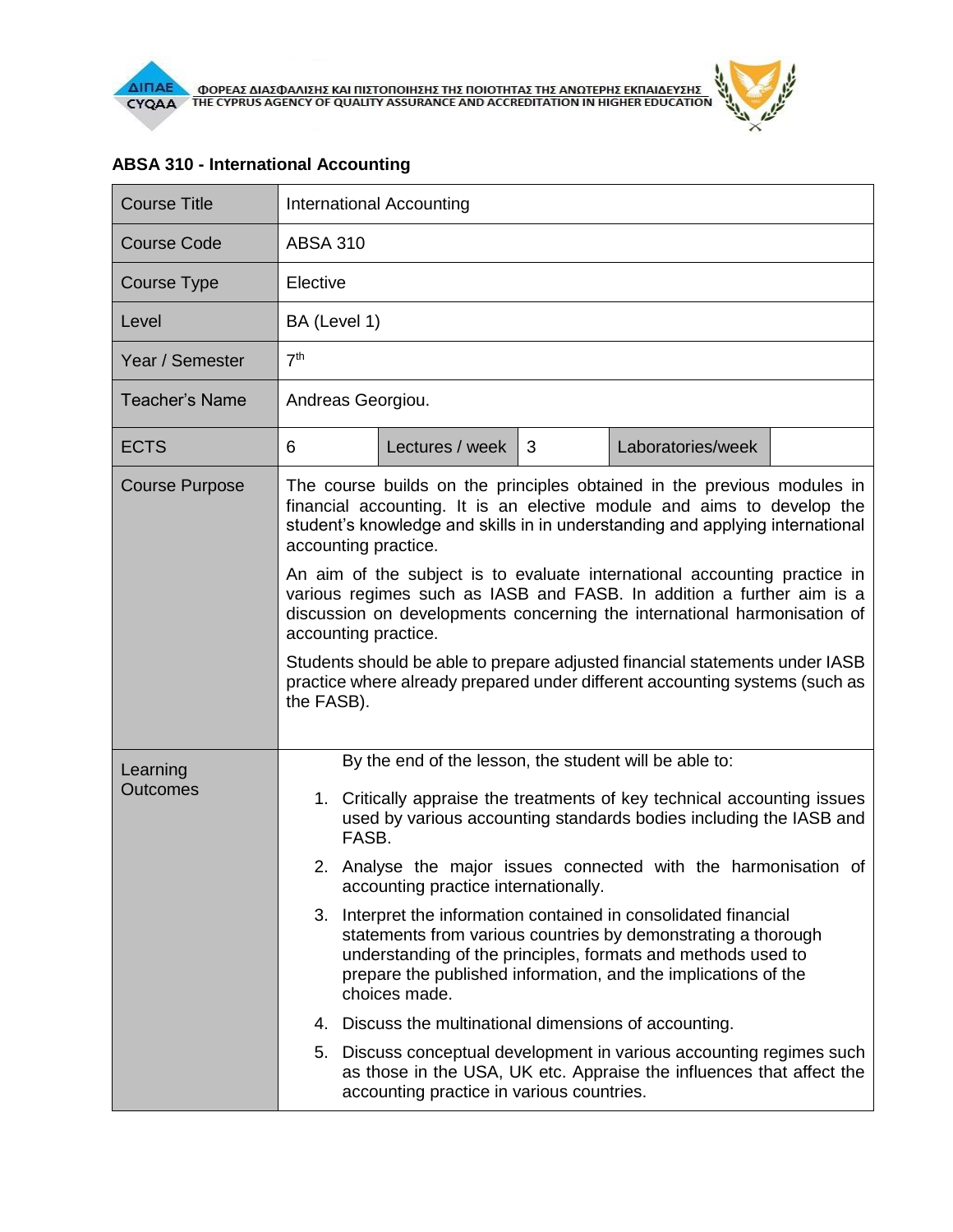

**AIFIAE OPEAE AIAE DATE KAI HIETOHOIHEHE THE HOIOTHTAE THE ANOTEPHE EKHAIAEYEHE** 

| CYQAA                 | THE CYPRUS AGENCY OF QUALITY ASSURANCE AND ACCREDITATION IN HIGHER EDUCATION                                                                                                                                                                                                                                                                                                                                                                                                                                                                                                                                                                                                                                                                                                               |                                                                                                                                                                                                |                                                                                                                                                                                                                                                                                                                                                                                                                      |  |  |  |  |  |
|-----------------------|--------------------------------------------------------------------------------------------------------------------------------------------------------------------------------------------------------------------------------------------------------------------------------------------------------------------------------------------------------------------------------------------------------------------------------------------------------------------------------------------------------------------------------------------------------------------------------------------------------------------------------------------------------------------------------------------------------------------------------------------------------------------------------------------|------------------------------------------------------------------------------------------------------------------------------------------------------------------------------------------------|----------------------------------------------------------------------------------------------------------------------------------------------------------------------------------------------------------------------------------------------------------------------------------------------------------------------------------------------------------------------------------------------------------------------|--|--|--|--|--|
|                       |                                                                                                                                                                                                                                                                                                                                                                                                                                                                                                                                                                                                                                                                                                                                                                                            | 6. Evaluate current developments in international accounting in the<br>context of their practical application, implications for corporate<br>reporting and the underlying conceptual issues.   |                                                                                                                                                                                                                                                                                                                                                                                                                      |  |  |  |  |  |
|                       | FASB).                                                                                                                                                                                                                                                                                                                                                                                                                                                                                                                                                                                                                                                                                                                                                                                     | 7. Prepare adjusted financial statements under IASB practice where<br>already prepared under different accounting systems (such as the                                                         |                                                                                                                                                                                                                                                                                                                                                                                                                      |  |  |  |  |  |
|                       |                                                                                                                                                                                                                                                                                                                                                                                                                                                                                                                                                                                                                                                                                                                                                                                            | 8. Prepare a report concerning a critical analysis of previous research<br>in an area in international accounting (literature review) and<br>presenting their findings.                        |                                                                                                                                                                                                                                                                                                                                                                                                                      |  |  |  |  |  |
|                       |                                                                                                                                                                                                                                                                                                                                                                                                                                                                                                                                                                                                                                                                                                                                                                                            | 9. Demonstrate university-level communication skills for presentations<br>and written reports.                                                                                                 |                                                                                                                                                                                                                                                                                                                                                                                                                      |  |  |  |  |  |
| Prerequisites         | ABSA 204.                                                                                                                                                                                                                                                                                                                                                                                                                                                                                                                                                                                                                                                                                                                                                                                  | Corequisites                                                                                                                                                                                   | None.                                                                                                                                                                                                                                                                                                                                                                                                                |  |  |  |  |  |
| <b>Course Content</b> | Multinational dimensions of accounting: Analyse the factors<br>$\bullet$<br>concerning the development of national accounting systems.<br>Identify the characteristics of multinational accounting against<br>national frameworks. Evaluate the influence of culture in<br>accounting. Analyse important recent trends in the development<br>of international accounting.                                                                                                                                                                                                                                                                                                                                                                                                                  |                                                                                                                                                                                                |                                                                                                                                                                                                                                                                                                                                                                                                                      |  |  |  |  |  |
|                       |                                                                                                                                                                                                                                                                                                                                                                                                                                                                                                                                                                                                                                                                                                                                                                                            | <b>Conceptual development:</b> Identify the international accounting<br>framework and critically evaluate the philosophy to countries that<br>have their own framework such as the USA and UK. |                                                                                                                                                                                                                                                                                                                                                                                                                      |  |  |  |  |  |
|                       | Variation trends in International Accounting: Critically evaluate<br>the USA accounting system and compare to the UK system,<br>Continental Europe and the Far East. Examine and analyse the<br>Cyprus accounting system (IASB) and compare against other<br>systems. Critically evaluate current developments in accounting<br>practice in Cyprus.<br>Harmonisation of accounting practice: Identify the term<br>accounting harmonisation. Examine the pressures for accounting<br>harmonisation. Analyse the benefits and drawbacks of accounting<br>harmonisation. Critically examine the current situation concerning<br>harmonisation and analyse the efforts for harmonisation. Contrast<br>the differences between international accounting standards<br>(IASB) and US GAAP (FASB). |                                                                                                                                                                                                |                                                                                                                                                                                                                                                                                                                                                                                                                      |  |  |  |  |  |
|                       |                                                                                                                                                                                                                                                                                                                                                                                                                                                                                                                                                                                                                                                                                                                                                                                            |                                                                                                                                                                                                |                                                                                                                                                                                                                                                                                                                                                                                                                      |  |  |  |  |  |
|                       | concerning:                                                                                                                                                                                                                                                                                                                                                                                                                                                                                                                                                                                                                                                                                                                                                                                | between significant countries and<br>goodwill,<br>intangibles,<br>consolidations and segmental reporting. Prepare<br>under different accounting systems (such as the FASB).                    | Specific reporting issues: Critically evaluate the accounting<br>practice between significant countries and international standards<br>concerning: Inflation accounting, asset revaluations, foreign<br>currency translations. Critically evaluate the accounting practice<br>international<br>standards<br>financial<br>instruments,<br>adjusted<br>financial statements under IASB practice where already prepared |  |  |  |  |  |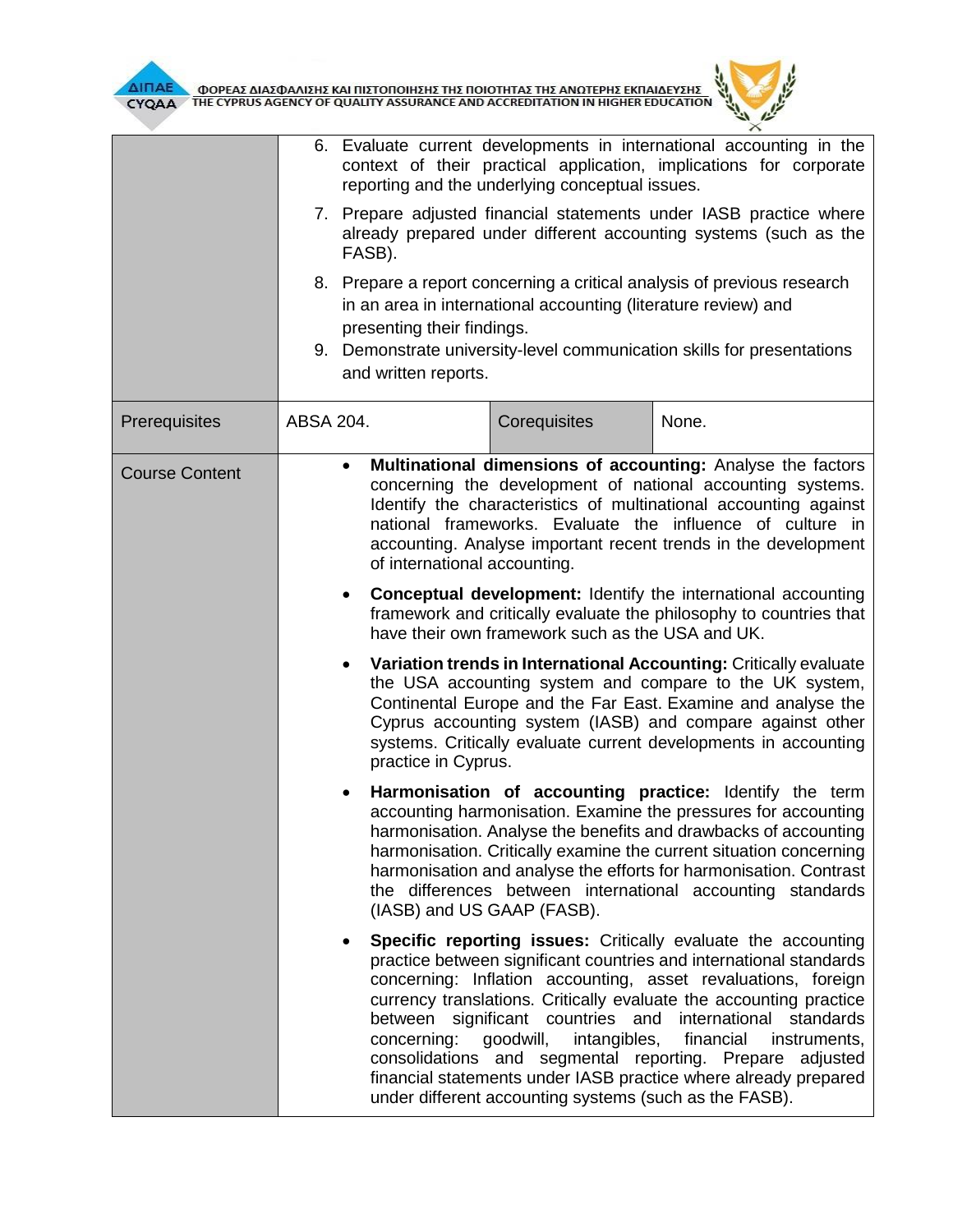

 $\overline{L}$  $\times$ 

|                         | <b>Transnational Financial Reporting &amp; Disclosure:</b> Evaluate<br>recent proposals by international accounting standard setters<br>concerning changes in financial reporting and disclosures.                                                                                                                                                                              |  |  |  |  |
|-------------------------|---------------------------------------------------------------------------------------------------------------------------------------------------------------------------------------------------------------------------------------------------------------------------------------------------------------------------------------------------------------------------------|--|--|--|--|
| Teaching<br>Methodology | The taught part of course is delivered to the students by means of lectures,<br>conducted with the help of computer presentations. Lecture notes and<br>presentations are available through the web for students to use in<br>combination with the textbooks.                                                                                                                   |  |  |  |  |
|                         | Lectures are supplemented with class exercises carried out in class and via<br>homework. Class exercises for homework are submitted on the e-learning<br>platform for students to attempt and the solutions are posting on the<br>platform at a later date (around one week).                                                                                                   |  |  |  |  |
| <b>Bibliography</b>     | Textbooks:                                                                                                                                                                                                                                                                                                                                                                      |  |  |  |  |
|                         | Nobes and Parker (2016), Comparative International Accounting, 13th<br>edition, Pearson.                                                                                                                                                                                                                                                                                        |  |  |  |  |
|                         | References:                                                                                                                                                                                                                                                                                                                                                                     |  |  |  |  |
|                         | Choi, F.D.S.; Frost, C.A. Meek, G.K. (2013), International Accounting,<br>International Edition (or latest), Pearson.                                                                                                                                                                                                                                                           |  |  |  |  |
|                         | Kaplan Publishing, ACCA Strategic Business Reporting (International and<br>UK), Latest Edition, Kaplan Publishing.                                                                                                                                                                                                                                                              |  |  |  |  |
|                         | BPP, AIA Professional Level 2 - Paper 13: Financial Accounting 3, 2 <sup>nd</sup><br>Edition (or latest), BPP Learning Materials, 2019.                                                                                                                                                                                                                                         |  |  |  |  |
|                         | lasplus.com database - Summary of International Accounting Standards and<br>International Financial Reporting Standards, Deloittes.<br>Research articles from the Journal of International Accounting, Auditing and<br>Taxation.                                                                                                                                                |  |  |  |  |
| Assessment              | (a) Methods: Students will be assessed with coursework that involves an<br>assignment (literature review with a written report and presentation), a<br>midterm test and a final exam. The course involves both explaining theoretical<br>concepts and also solving numerical problems in financial accounting.                                                                  |  |  |  |  |
|                         | (b) Criteria: The assessment criteria can be generalised as follows<br>concerning the area assessed:                                                                                                                                                                                                                                                                            |  |  |  |  |
|                         | 86% or more – Excellent application of problem solving skills.<br>٠<br>76%-85% - Very good application of problem solving skills.<br>٠<br>66%-75% - Good application of problem solving skills.<br>٠<br>56%-65% - Satisfactory with some success in applying problem<br>٠<br>solving skills<br>50%-55% -Satisfactory with limited success in applying problem<br>solving skills |  |  |  |  |
|                         | Below 50% - Little or no application of problem solving skills.                                                                                                                                                                                                                                                                                                                 |  |  |  |  |